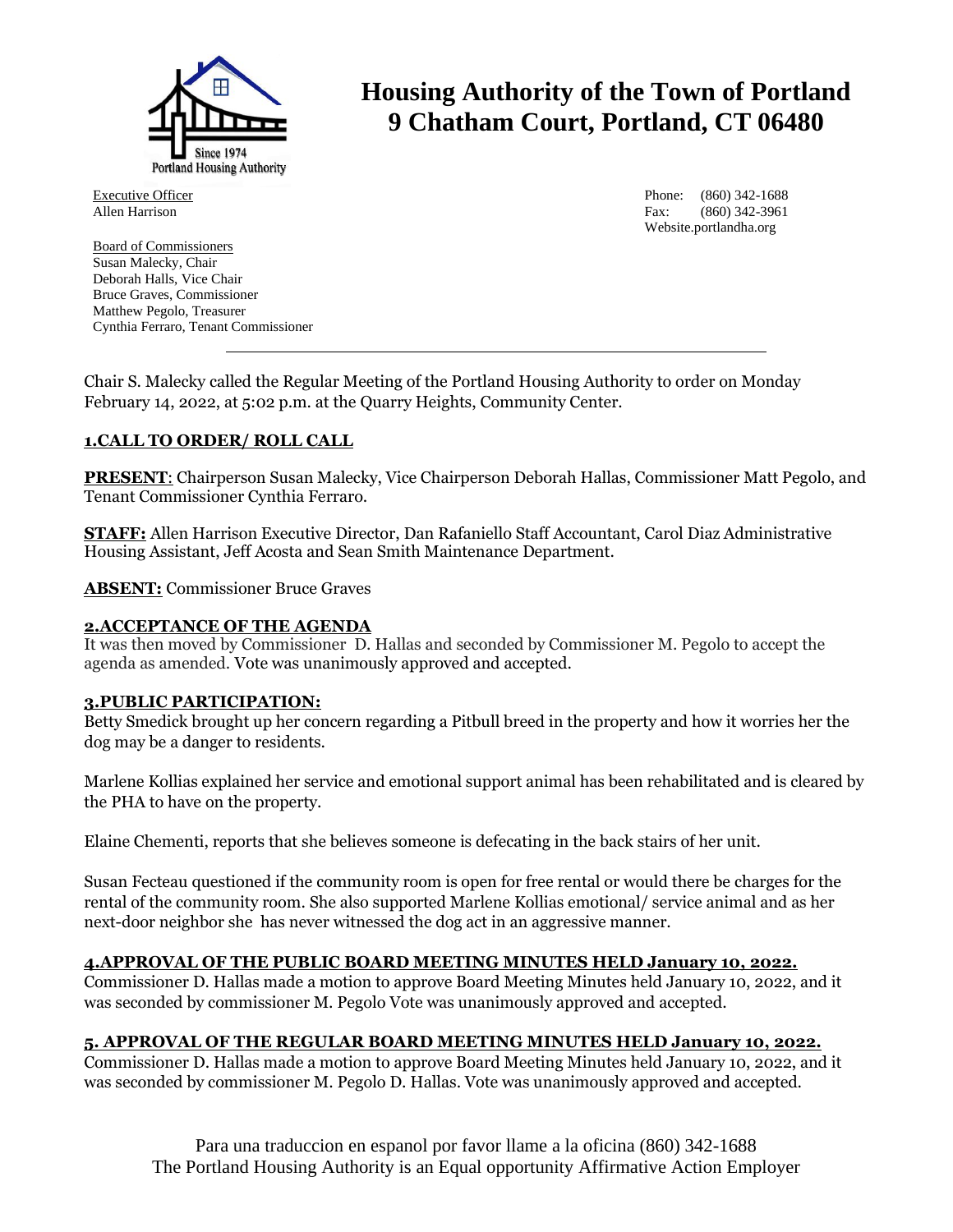## **6. REVIEW AND TAKE ACTION OF JANUARY 2022 FINANCIAL REPORTS- PREPARED BY R.FENTON, CPA.**

Commissioner M. Pegolo had a question regarding the Chatham Court charge and credit of Inventory fuel oil for \$19,264.57 in the PHA balance sheet.

Dan Rafaniello explained that oil charge and credit cancels itself out, it's an old account line that needs to be removed.

Commissioner M. Pegolo made a motion to approve January 2022 Financial Reports and it was seconded by commissioner C. Ferraro. Vote was unanimously approved and accepted.

## **7. REVIEW AND TAKE ACTION ON THE 2022-2023 BUDGET, PREPARED BY R. Fenton,**

**CPA.** Allen Harrison explained between HUD and CHFA they have a standard pro ratio of where the PHA should be. Rick Fenton and Jason Geel have explained in the past the reserves and expenses are climbing in a positive manner. Insurance, water, electricity, and oil budgets where increased as they normally increase every year. Minor adjustments have been made regarding contract cost. There will be an increase of operating subsidy funds for this years budget. The PHA has added 8 new PBV units which will help to increase rent. In 2021 bottom line was \$105, 000 to the good and for this year the bottom line is \$183,000 to the good.

# **a. RESOLUTION 22-2-1**

## **FEDERAL PROJECTS: ADOPTION OF THE CONVENTIONAL BUDGED FYE MARCH 31, 2023**

WHEREAS, the Commissioners of the Housing Authority of the Town of Portland have reviewed the Conventional Budget for the Fiscal Year Ending March 31, 2023.

WHEREAS the proposed expenditures are necessary in the efficient and economical operation of the Housing Authority for the purpose of serving low-income families, and.

WHEREAS no Authority employee has more than 100% of their salary prorated throughout the Programs.

WHEREAS the Financial Plan is reasonable in that it indicates a source of funding under the provisions of the Federal Regulations, and.

WHEREAS it does not provide for use of Federal Funding in excess of that payable under the provisions of the Federal Regulations, and.

WHEREAS all proposed rental charges and expenditures will be consistent with the provisions of law and the Annual Contributions Contract, and.

WHEREAS, pursuant to the rent schedule approved by HUD, the Housing Authority of the Town of Portland certifies that it is in compliance with the requirements of Section 9(b) of the United States Housing Act, and with the provisions of Section 913-106, and 913-107 of the Final Rule published May 21, 1984, in that the aggregate annual gross rent of tenants in occupancy and for all new tenants will not be less than an amount equal to 30%.

NOW THEREFORE BE IT RESOLVED, by the Commissioners of the Housing Authority of the Town of Portland, that the Conventional Budget for Federal Projects for the Fiscal Year Ending March 31, 2023, be adopted.

It was moved by Commissioner *M. Pegolo* and seconded by Commissioner *C. Ferraro* to approve the above Resolution.

Upon roll call, the vote was: Ayes: 4 Nays: 0

Chairperson S. Malecky declared the motion passed unanimously and the resolution adopted.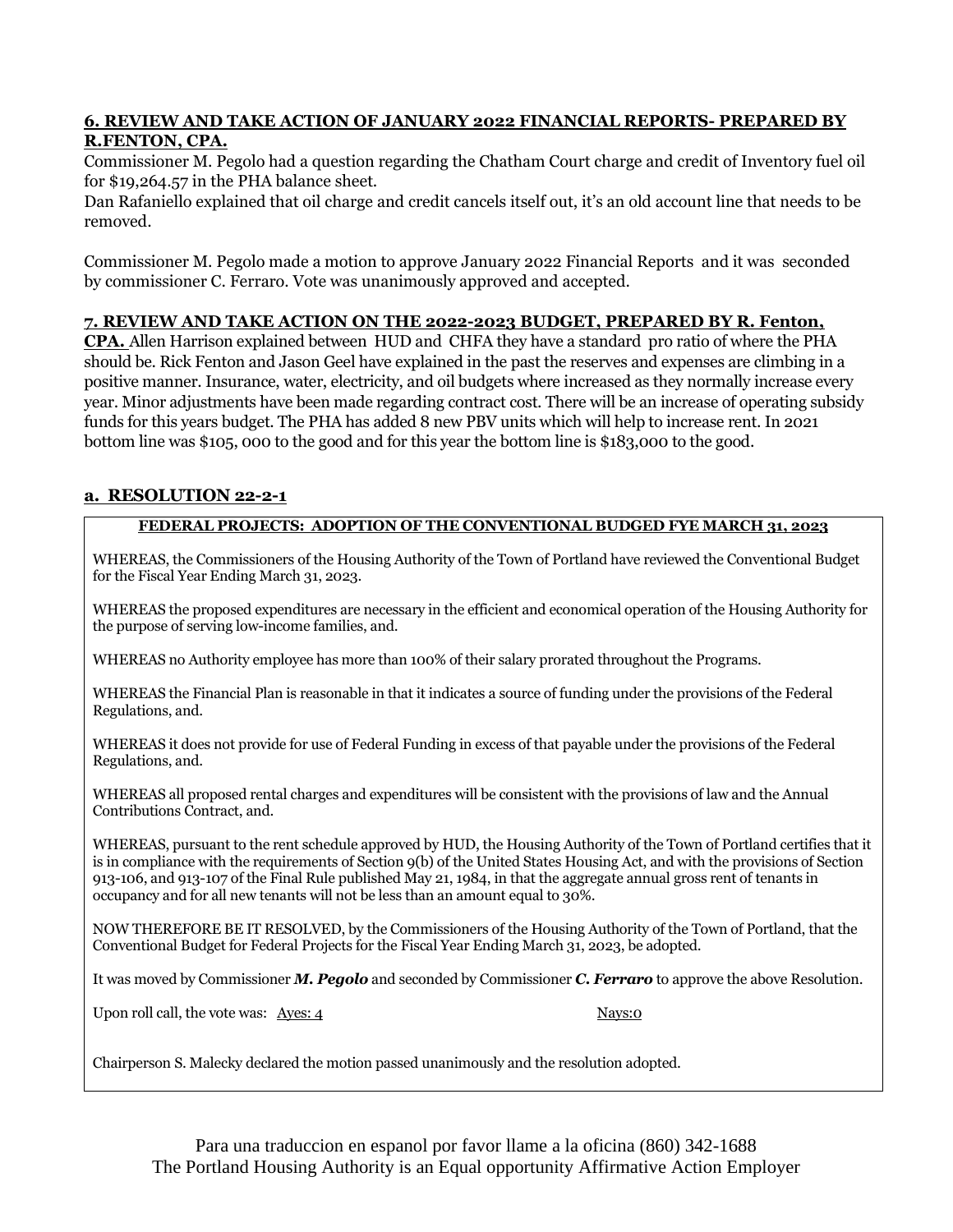# **b.RESOLUTION 22-2-2**

#### **ADOPTION OF THE STATE OF CONNECTICUT MANAGEMENT PLAN FOR PROJECT E-69 AND E-70 FOR THE PERIOD APRIL 1, 2022, THRU MARCH 31, 2023**

The Housing Authority of the Town of Portland, a duly constituted body with its office and principal place of business at 9 Chatham Court, Portland, Connecticut, a body politic and corporate established under the Housing Authority laws of the State of Connecticut.

WHEREAS, the Housing Authority of the Town of Portland has complied with Department of Housing Regulations on Housing Management for the State Elderly Project, E-69, and E-70 Quarry Heights.

WHEREAS, the Management Plan for the Period April 1, 2022, through March 31, 2023, has been approved for presentation to the Connecticut Housing Finance Authority and Department of Economic Development, State of Connecticut.

NOW THEREFORE BE IT RESOLVED, by the Commissioners of the Housing Authority of the Town of Portland that the Management Plan for the Period April 1, 2022, through March 31, 2023, be adopted.

It was moved by Commissioner *D. Hallas* and seconded by Commissioner *M. Pegolo* to approve the above Resolution.

Upon roll call, the vote was:  $\frac{\text{Aves:4}}{4}$ 

Chairperson S. Malecky declared the motion passed unanimously and the resolution adopted.

## **c.RESOLUTION 22-2-3**

#### **ADOPTION OF THE SECTION 8 HOUSING CHOICE VOUCHER PROGRAM BUDGETS FOR THE FISCAL YEAR ENDING MARCH 31, 2023**

The Housing Authority of the Town of Portland, a duly constituted body with its office and principal place of business at 9 Chatham Court, Portland, Connecticut, a body politic and corporate established under the Housing Authority laws of the State of Connecticut.

WHEREAS, the Housing Authority of the Town of Portland has complied with HUD Regulations on Housing Management for the Section 8 Housing Choice Voucher program: and,

WHEREAS the FYE March 31, 2023, Budgets for the Section 8 Housing Choice Voucher Program, have been approved for presentation to HUD.

WHEREAS no Authority employees has more than 100% of their salary prorated throughout the Programs.

NOW THEREFORE BE IT RESOLVED, by the Commissioners of the Housing Authority of the Town of Portland that the Budgets for the Section 8 Housing Choice Voucher Program for the Fiscal Year Ending March 31, 2023, be adopted.

It was moved by Commissioner *M. Pegolo* and seconded by Commissioner *D. Hallas* to approve the above Resolution.

Upon roll call, the vote was: Ayes:4 Nays:0

Chairperson Malecky declared the motion passed unanimously and the resolution adopted.

### **8.COMMUNICATIONS/CORRESPONDENCE**

Allen Harrison reported that the Town of Portland donated Covid 19 at home test kits that have been distributed to tenants.